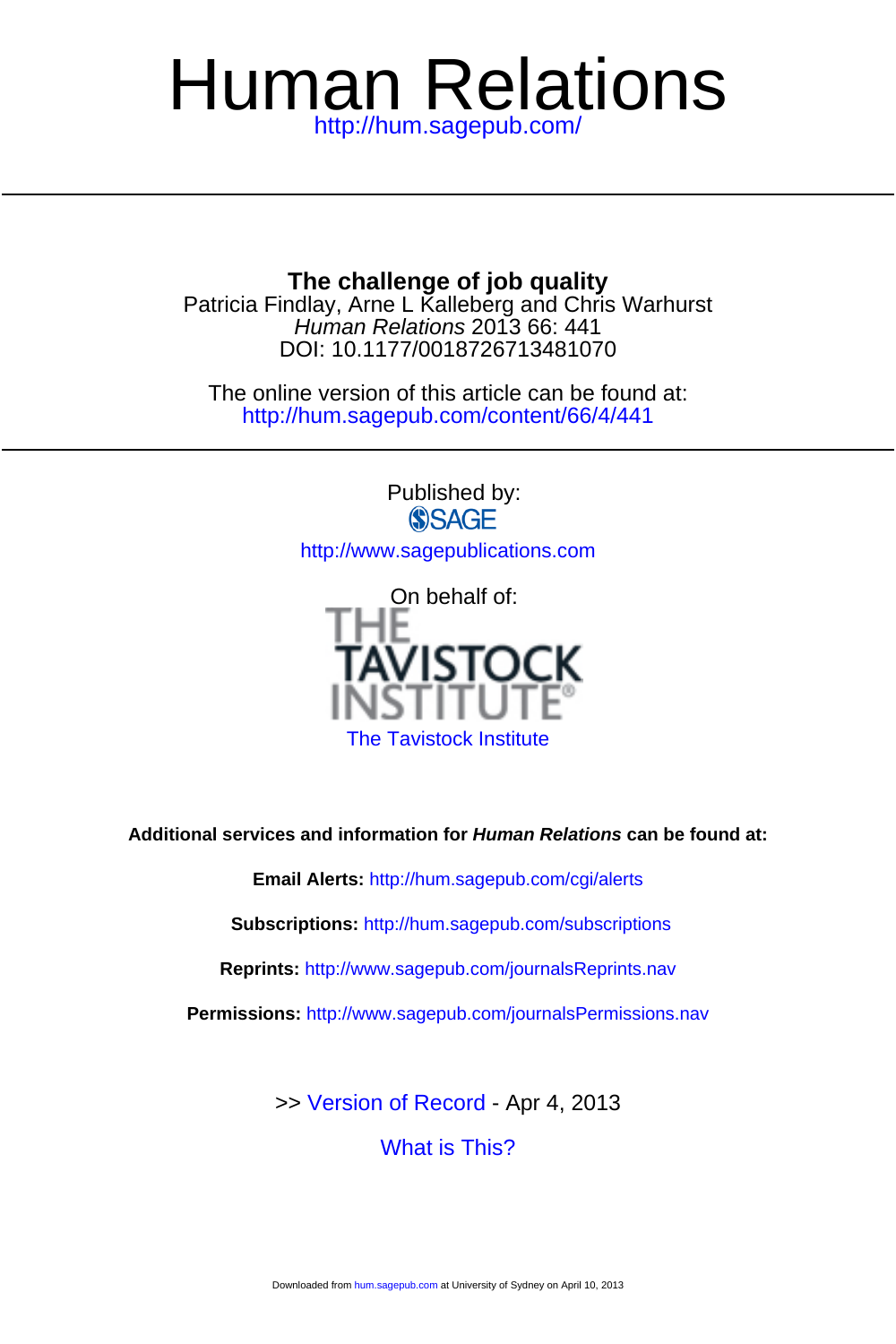

## **The challenge of job quality**

human relations 66(4) 441–451 © The Author(s) 2013 Reprints and permissions: sagepub.co.uk/journalsPermissions.nav DOI: 10.1177/0018726713481070 hum.sagepub.com



## **Patricia Findlay**

University of Strathclyde, UK

## **Arne L Kalleberg**

University of North Carolina at Chapel Hill, USA

## **Chris Warhurst**

University of Sydney, Australia

#### **Abstract**

Job quality is a timely issue because of its potential impact on individual, firm and national well-being. This renewed interest underscores the need for robust conceptualization of job quality. This article provides background to the renewed interest in job quality and, drawing on the contributions to the Special Issue, starts to map the dimensions of job quality, the factors that influence job quality, and the outcomes or impacts of job quality. We identify a number of emergent themes. First, job quality is a multidimensional phenomenon. Second, multiple factors and forces operating at multiple levels influence job quality. Third, the study of job quality is an inherently multi-disciplinary endeavour. Fourth, job quality is a contextual phenomenon, differing among persons, occupations and labour market segments, societies and historical periods. Our mapping of job quality, and the articles in the Special Issue, provide a foundation and springboard for understanding better the theoretically challenging and policy-relevant issue of job quality.

#### **Keywords**

employment status, European Working Conditions Survey, graduate labour, post-Fordism, UK Skills Survey, varieties of capitalism

#### **Corresponding author:**

Chris Warhurst, Department of Work and Organisational Studies, School of Business, University of Sydney, Sydney, New South Wales, NSW2006, Australia. Email: chris.warhurst@sydney.edu.au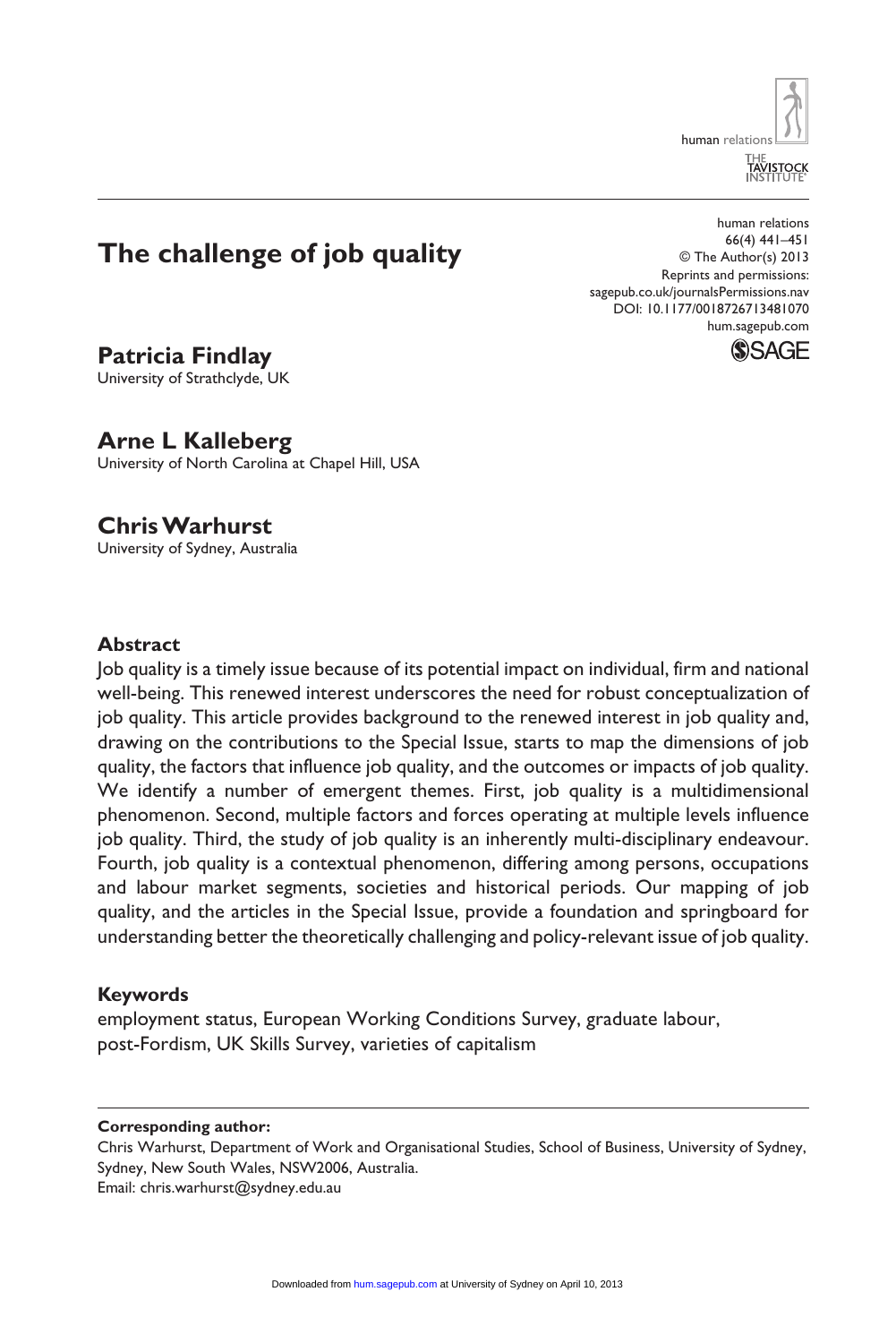## **Introduction**

Job quality is back in vogue among social scientists and policy-makers because of its potential impact on individual, firm and national well-being. For economies in trouble, the impacts of better job quality on lower unemployment and higher employment participation means that improving job quality offers the promise of salvation; for economies doing well, the influence of good jobs on innovation and enhanced productivity offers justification for policy (for a summary discussion see Warhurst and Knox, 2013). However, policy interventions to shape job quality – typically to create good jobs or improve bad jobs – are hampered by the need for a robust conceptualization of job quality (Muñoz de Bustillo et al., 2011). Addressing this 'conceptualization deficit' matters. Policy-makers in the 1990s adopted the concept of 'decent work', which overlaps in some respects with job quality (see, for example, Fields, 2003). However, policy and, through it, the practical levering of 'decent work' have suffered because of a lack of scientific agreement on its conceptual meaning (*International Labour Review*, 2003). If job quality is to avoid the same fate, it is imperative that debate and discussion among social scientists about how to conceive – and thereby measure and assess – job quality starts now. Although it is not the aim of the Special Issue to identify policy implications, some contributions do make the link to policy. Given the prominence of job quality historically and currently within the social sciences, generating better conceptualization is a key requirement for robust research. It is only through such research that policy thinking can then be developed. The aim of this Special Issue, therefore, is to build on existing conceptual frameworks for analysing job quality, in order to further develop approaches to theorizing job quality in ways that are multi-disciplinary and capable of driving future empirical and applied research, both nationally and cross-nationally.

## **Background**

The study of job quality has a long history within the social sciences (e.g. Davis and Taylor, 1972; Terkel, 1972) and has previously featured heavily in *Human Relations* (e.g. Donaldson, 1975; Kelly, 1992; Oldham and Miller, 1979; Westley, 1979). Given the new policy push, it is now timely to revitalize academic debate. Recent contributions to academic debate have featured demands for a 'new deal', 'new social contract' or 'new strategy' for workers in bad jobs (Grimshaw et al., 2008; Kalleberg, 2011; Osterman and Shulman, 2011, respectively). Unfortunately, such demands often lack a coherent and agreed upon conceptual framework that might provide a robust evidence base to support interventions that improve job quality. As Sen Gupta et al. (2009) acknowledge, defining and measuring job quality is difficult. Although a number of definitions, measures and even indexes of job quality exist, there is no consensus about what constitutes job quality. At a basic level, there are disputes about indicators: some measures rely on a single indicator (e.g. Osterman and Shulman, 2011), others use multiple indicators (e.g. Clark, 2005) and, when multiple measures are used, there are challenges and disagreements around the weighting of each indictor (e.g. Muñoz de Bustillo et al., 2011). Often measures and assessments are limited simply by the lack of availability of appropriate data from which to develop better − or any − comprehensive (or at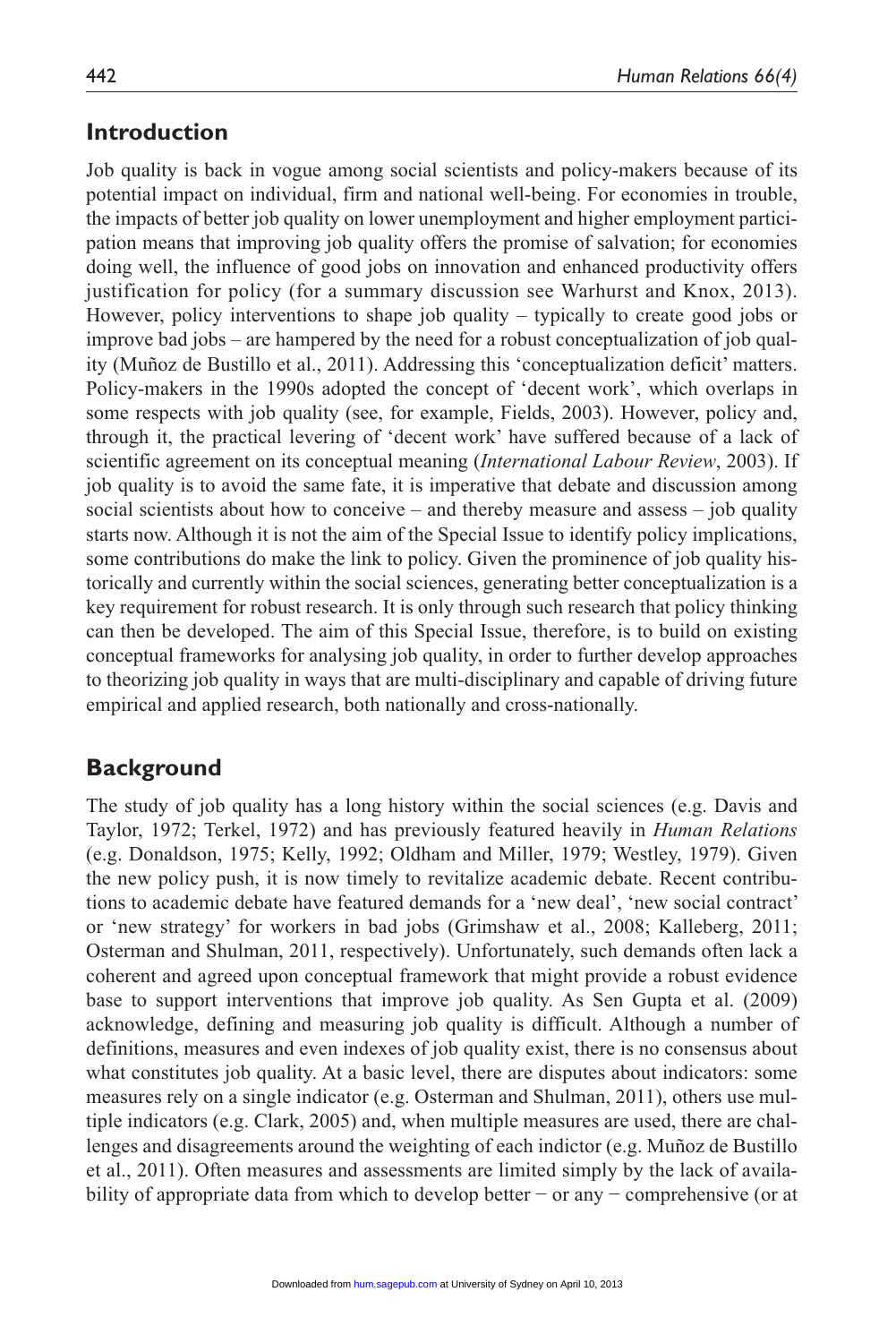least useful from a policy perspective) understanding (e.g. Leschke and Watt, 2008). Conceptually, there are also differences among disciplines. Economists typically focus on pay, sociologists focus on skill and autonomy, and psychologists focus on job satisfaction (see, respectively, Clark, 2005; Gallie, 2007; Holman, 2010). There are also differences within disciplines – for example, within sociology, over whether or not contingent employment is synonymous with poor job quality (Kalleberg et al., 2000). Moreover, although it is recognized that job quality affects the sexes differently, with more women than men in bad jobs in the advanced economies (Mason and Salverda, 2010), current conceptualizations of job quality themselves might be gendered, with notions of good jobs constructed around male-breadwinner models of employment (Wright, 2013). Furthermore, these characterizations are often underpinned by differences in geography, centred on individual countries or specific regions, or types of countries, for example advanced or developing (Ghai, 2003). For example, there is the challenging issue of whether, as well as how, to include the 'social wage' of state-provided health insurance in comparisons of job quality between the US and European countries (Gautié and Schmidt, 2010).

These differences have implications for both scientific understanding of job quality and the capacity for policy interventions to improve job quality. Policy-makers now recognize that the quality, not just the quantity, of jobs is important in improving individual well-being and national competitive advantage. Bad jobs do not provide for sustainable economies. The OECD wants member countries to stimulate not just more, but also better jobs. In its drive for regional recovery, the EU recognizes the need to raise employment participation whilst simultaneously improving job quality. For its part, the International Labour Organisation wants better jobs for a better economy.1 Even before the current global economic downturn, both the EU and ILO were keen to promote 'decent work' among their members. At the country level, the UK government is aware that low-wage, low-skill jobs generate in-work poverty which, in turn, exacerbates child poverty, creates and perpetuates gender inequalities in the labour market and beyond, and constrains job and social mobility (Cabinet Office, 2008; CASE/ Government Equalities Office, 2010; HM Treasury, 2008). As the country entered recession, the then UK Labour government also flagged the issue of job quality in its strategies to overcome the recession, arguing for the importance of high-wage, highskill job growth (e.g. BIS, 2009). Similarly in the US, policy initiatives at national and local levels have focused on improving job quality to deal with social and economic problems (AFL-CIO, 2008; Appelbaum et al., 2003; Brookings Institute, 2007; Parks, 2009), with initiatives such as the Wisconsin Regional Training Partnership and the Hosiery Technology Center in North Carolina illustrating the potential for localized cooperation between private and public partnerships to promote training and to create better jobs (Kalleberg, 2011). In Australia, it is recognized that poor job quality has costs for individuals, families and communities and the wider social fabric, and requires national and international policy intervention (Masterman-Smith and Pocock, 2008; Shorten, 2012), but doing so requires a better understanding of job quality to inform policy development (AWPA, 2012). Given the evidence of the scale, costs and consequences of poor quality jobs and the economic and social benefits associated with highquality jobs, this new policy emphasis is not misplaced (e.g. Clegg, 1983; European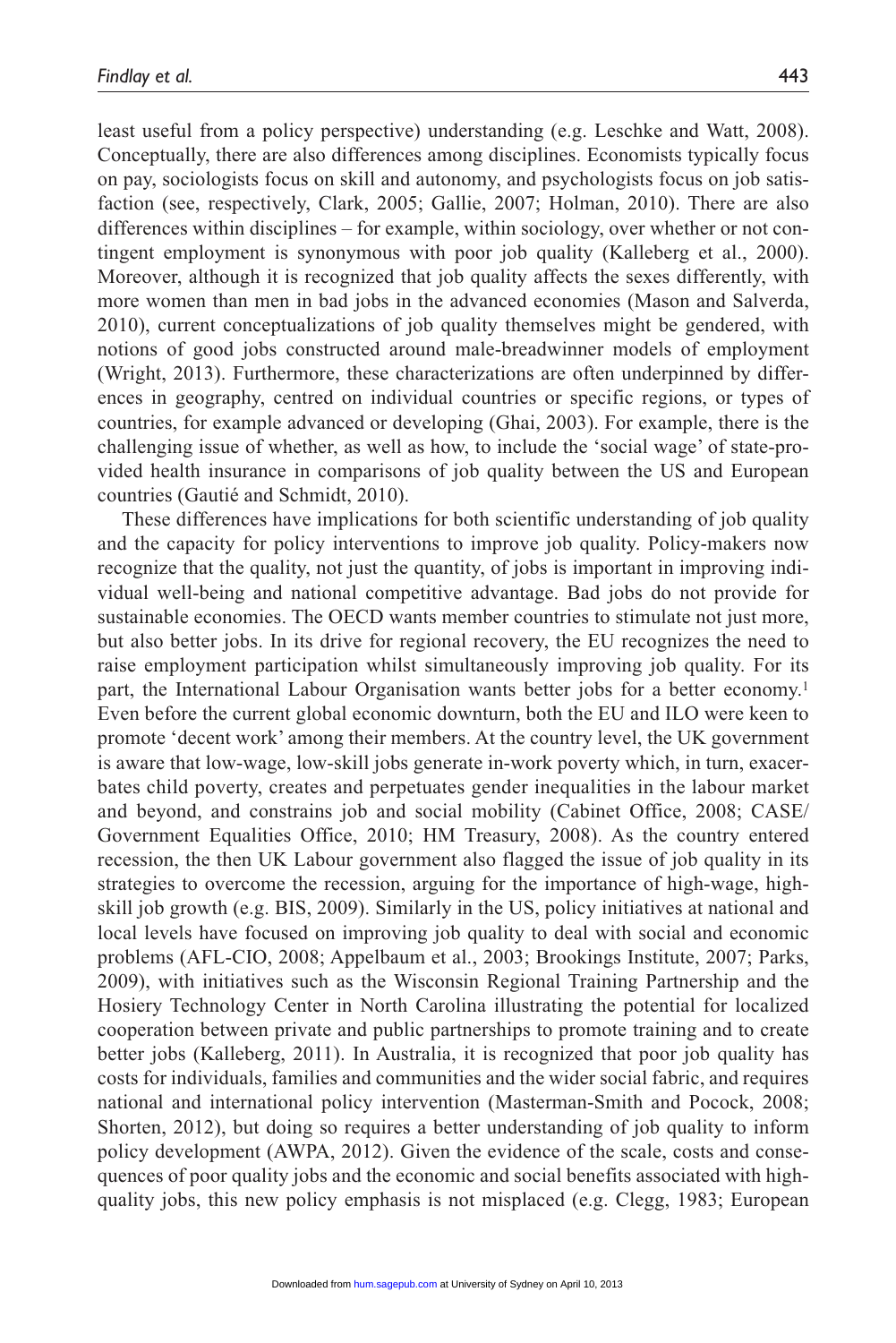Commission, 2002; Freeman, 1978; Patterson et al., 1997; Siebern-Thomas, 2005; Toner, 2011).

If policy is to focus on job quality and improvements made to the quality of each country's stock and nature of jobs – and academics are to properly scrutinize these policy interventions and their outcomes – there is a need to develop greater consensus around three key areas: the dimensions of job quality; the factors that influence job quality; and the outcomes or impact of job quality. Greater consensus in these areas is a prerequisite to generating more rigorous and robust cross-disciplinary and cross-national research.

## **Dimensions of job quality**

The quest to establish a single definition of job quality is beset with difficulties. Although absolute standards (in relation to pay, for example) are important in establishing a floor of job quality, they are inevitably limited in their application to comparative research. Similarly, debates over whether job quality should be defined in objective or subjective terms often leads to something of a dead end. Although the articles in this issue do not operate explicitly from a shared definition of job quality, they exhibit a significant consensus on the key dimensions of job quality. To illustrate some of these key dimensions, good-quality jobs allow individuals to develop and deploy their skills and offer some degree of challenge commensurate to the demands of the job and the capabilities of the individual. Similarly, there has long been recognition that goodquality jobs, in terms of both tasks and work organization, offer opportunities for task discretion and control. Another crucial element of job quality is the extent to which individuals can have their voice heard and represented and can participate in relevant decision-making. Using data from a national sample of British employees interviewed in 2006 as part of the UK Skills Survey, the role of task discretion, work organization and participation in decision-making is explored in Duncan Gallie's article in this Special Issue (Gallie, 2013). Gallie identifies three aspects of direct participation: individual task discretion, semi-autonomous teamwork, and participation in decisionmaking through management created consultative channels. He then examines the impacts of these dimensions on three important dimensions of employee welfare: subjective importance of work (as measured by job satisfaction), skill use and skill development, and psychological well-being. Gallie finds that the most important factor for these outcomes is task discretion, followed by consultative participation in decisionmaking. Participation in semi-autonomous teams, although important, is the least salient for employee welfare of the three dimensions of direct participation.

Pay and job/employment security are also important dimensions of job quality, as are mutually beneficial forms of flexibility in relation to both working hours and demands. David Holman's article (Holman, 2013, this issue) analyses differences in patterns of job quality among 27 European countries, using data from the 2005 European Working Conditions Survey. Holman starts with 38 measures representing five basic dimensions of job quality: work organization; skills and development; wages; security and flexibility; and engagement and representation. He then uses cluster analysis to derive six different job types or patterns of the job quality measures: active jobs are high in quality on all dimensions; saturated and team-based jobs have many features of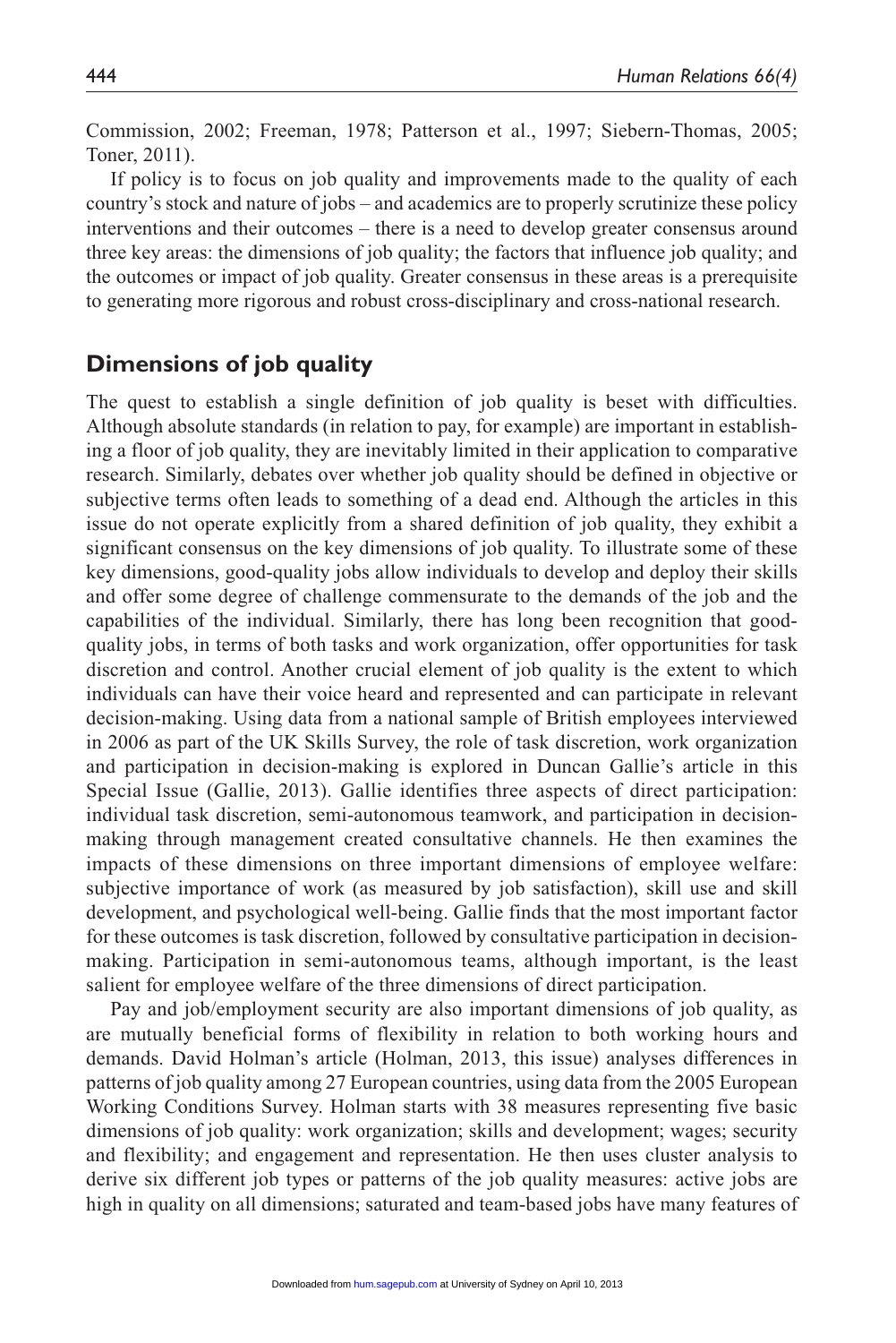high-quality jobs, but these are partially offset by high workloads, non-standard hours and low flexibility; passive-independent jobs have some high-quality features (high security), but more low-quality aspects (low resources, flexibility and skill development); and insecure and high-strain jobs have mostly low-quality features.

Although there is no established consensus on how these different dimensions of job quality are weighted, many of the articles in this Special Issue illustrate the importance of the idea of 'fit' or 'alignment' in assessments of job quality. For example, Graham Cooke and his colleagues (Cooke et al., 2013, this issue) argue that analyses must take account of the alignment between individual needs and aspirations and the embeddedness of these individuals in family, community, labour market and economic circumstances. More concretely, Cooke et al. stress the importance of analysing job quality in relation to individuals' life stage, the values that these individuals have about work and life, and the job opportunities available to these individuals. Although the key dimensions of job quality are capable of objective definition, how these dimensions align with individual circumstances and preferences is subjective and relative, determined by the individual in the socio-economic context. This argument emerges out of qualitative research on older workers (40+ years) in rural Canada and Ireland. From this research Cooke et al. offer a typology of worker types, across which the definition of a 'good job' varies. Some fit their work around their lifestyle; others fit their lifestyle around their work; and still others have to make do on both or either count. Researchers of job quality thus need to be more attentive to individuals' choices and constraints beyond their workplace job tasks. The upshot, Cooke et al., conclude, is that the search for the 'good job' is unlikely to find an optimal mix of job components: no one shoe can fit all. Instead the same or similar jobs may be perceived and experienced differently by different individuals. This conclusion raises obvious and tricky issues for both academics and policy-makers. If work quality is individualistic, dynamic and context-specific, how can research tools be constructed to measure and assess it? Similarly, how can policy interventions be designed to improve it?

Resonating with the level of analysis of Cooke et al., but with a particular focus on contractual and time flexibility, Loughlin and Murray (2013, this issue) also examine the idea of fit in terms of individual choices and constraints. Their focus is employment status congruence or, more prosaically, the extent to which individuals are employed in standard (full-time, permanent) or non-standard (part-time, contract) work by choice. Drawing on other research, they point out that up to 40 per cent of individuals experience incongruence in employment status. They argue that employment status has been overlooked in analysis of job quality and that bringing it into the analytical fold requires multi-disciplinarity because of its potential impact on psychological, sociological and economic measures of job quality. Their survey findings largely confirm their propositions and open up what they describe as a 'green field' of new research about the need to, as well as how to, align available work with workers' preferences, particularly as the workforce ages in the advanced economies. The upshot, they believe, is that analysis should abandon existing conceptualizations of job quality that centre on full-time, permanent work as the benchmark. In contrast to Cooke et al., Loughlin and Murray identify the policy and practice implications of their findings. They suggest that the task of government is not the creation of new jobs, but the re-aligning of existing jobs with worker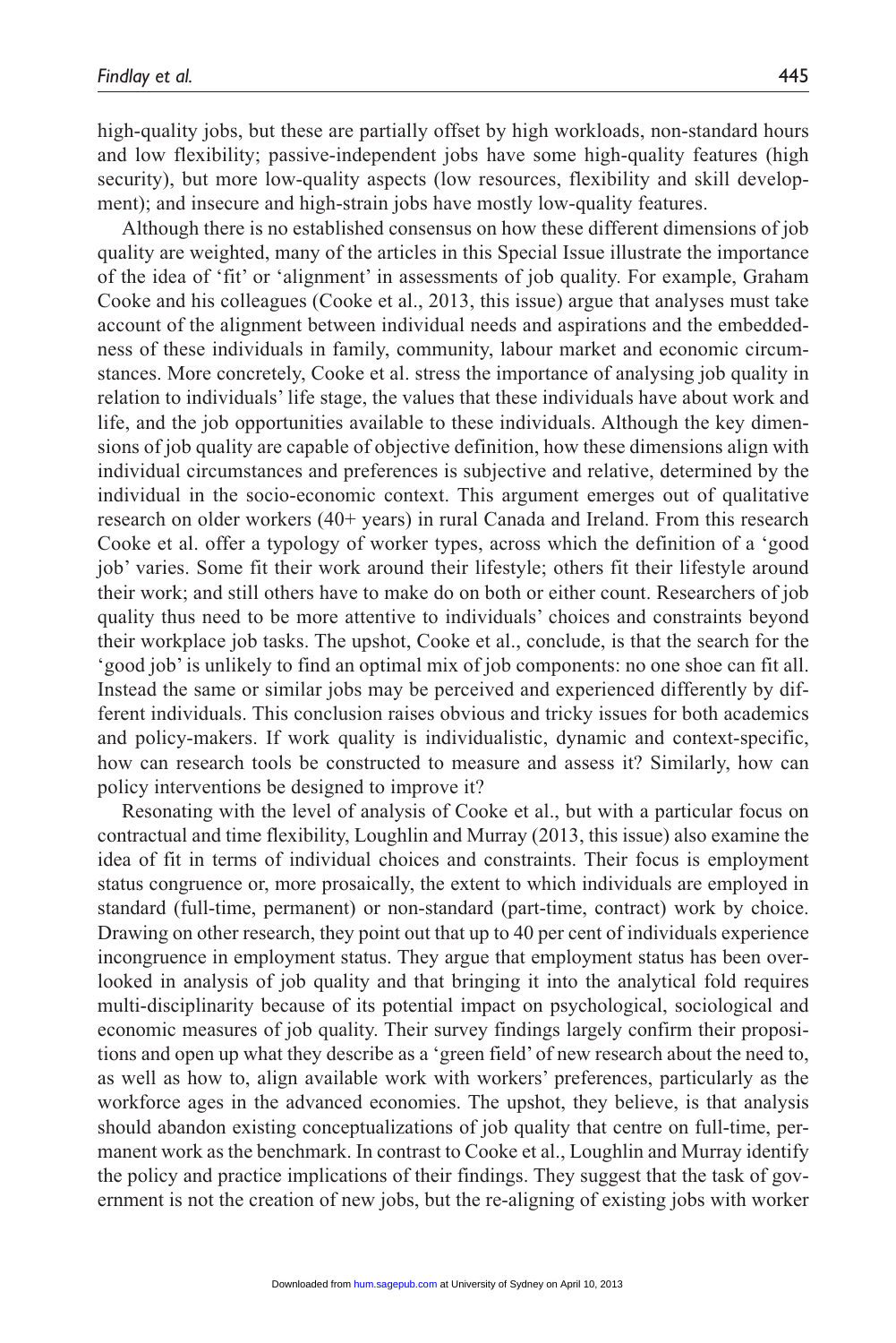preferences. In addition, employers should rethink money spent potentially on job redesign initiatives (which would be the implication of Gallie's findings) when cheaper options for improving perceived job quality exist, such as allowing workers more flexibility in choosing their employment status.

### **Factors influencing job quality**

The discussion of fit or alignment raises the likelihood that demographic, occupational and/or organizational characteristics can shape assessments of job quality. Although Gallie's (2013, this issue) analysis shows relatively few differences between men and women in the effects of direct participation on employee welfare, it highlighted some differences by occupational class and individual work preferences, with direct participation being especially beneficial in enhancing skill use and development for those in lower skilled positions and those who attached greater importance to skills.

Moving on to consider intra-occupational variations in job quality, Okay-Sommerville and Scholarios (2013, this issue) focus on the intrinsic components of job quality – and the associated features of jobs – that are traditionally associated with graduate work, such as higher levels of job control and the opportunity to deploy graduate skills and knowledge. This article analyses job quality for graduates in traditional and emerging graduate occupations using data from the UK Skills Survey. This issue is of considerable current interest given the increasing numbers of graduate workers in many countries alongside the emergence of new graduate occupations that were previously intermediate-skilled occupations.

Beyond occupational and demographic factors, other factors can influence job quality, such as the degree of trade union organization. Although Gallie's analysis does not identify strong effects of trade unionism on direct participation, Vidal (2013, this issue) points to a more influential role for organized labour under Fordism in influencing how far management delivered high-quality work and jobs. However, Vidal also makes clear that different institutional regimes of competition have an impact on job quality. He argues that the dominant employment arrangements within different institutional regimes of competition produce particular tendencies in terms of job quality in four distinct labour process types. Vidal's article starts with a puzzle arising from what appears to be conflicting US data on job quality. This data shows that although the proportion of low-autonomy jobs declined slightly from 1960 to 2005, from the 1960s until the 1990s low-wage work constituted an increasing proportion of total employment. The author argues that this puzzle can only be resolved by considering the impact of the transition from Fordism to post-Fordism. Fordism created the conditions in which low-autonomy work could also pay decent wages through the taming of markets by interventionist welfare states and a class compromise between capital and labour. Post-Fordism – with its dominant logic of employment externalization – has impacted negatively on key aspects of job quality, such as wages, opportunities for training and promotion, security and work intensification. Low-autonomy jobs have become lowwage jobs because of the logic of employment externalization. Vidal identifies four generic labour process types within post-Fordism – high-autonomy, semi-autonomous, tightly constrained and unrationalized labour-intensive processes – and constructs a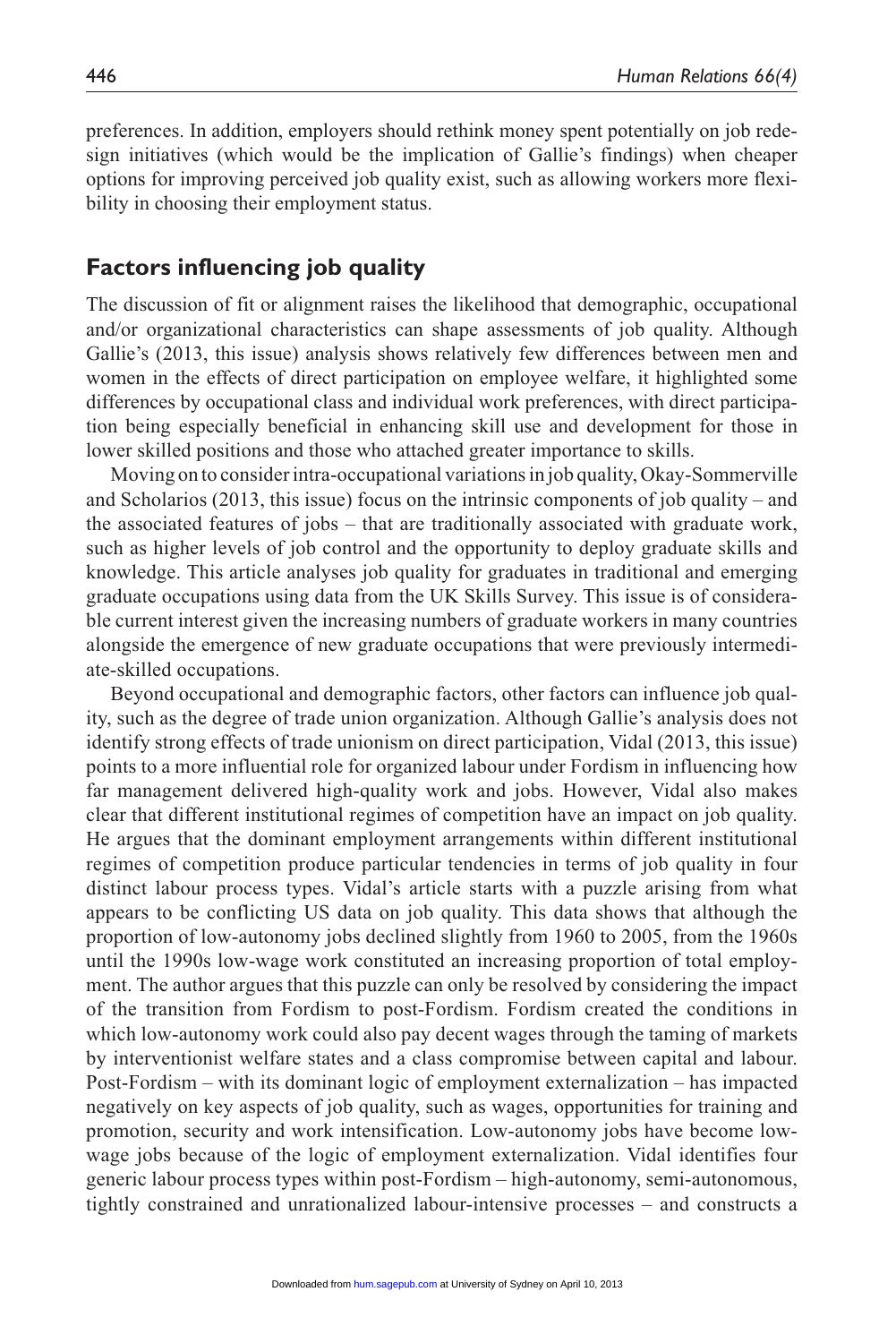typology of variations in job quality within each, thus providing a framework for analysing historical and cross-sectional variations in job quality.

Holman (2013, this issue) also draws on institutional theory and uses multi-level logistic regression analysis to explain differences among countries in the patterns of job types. He finds that social democratic institutional regimes (Denmark, Finland, Sweden) have the greatest proportion of high-quality jobs, Southern-European countries (such as Italy, Greece, Spain) have especially high proportions of passive-independent and insecure jobs, whereas transitional institutional regimes (Eastern European countries) have high proportions of high-strain jobs. He argues that these country variations in job quality are rooted primarily in differences among institutional regimes in their employment policies and the relative organizational capacity of labour.

## **Outcomes of job quality**

The articles in this Special Issue also illustrate the key outcomes of job quality, enabling consideration of what good and poor job quality means for individuals, organizations and societies. For individuals, good-quality jobs are associated with greater job satisfaction, commitment, health and psychological well-being. Gallie's analysis highlights the relationship between task discretion and participation and key elements of employee welfare: subjective importance of work (as measured by job satisfaction); skill use and skill development; and psychological well-being. Loughlin and Murray focus on the impact on individual (e.g. health) and organizational (e.g. turnover) outcomes from a lack of fit between job quality dimensions and individual circumstances and preferences of white-collar public sector workers. Similarly, Okay-Sommerville and Scholarios find that graduates in emerging graduate occupations report relying less on graduate skills such as problem-solving, planning and influencing. They also report lower job control, fewer opportunities to use their own skills and lower pay. Moreover, inferior job quality is the vehicle through which under-employment for some graduates leads to negative attitudes and lower psychological well-being. These effects have implications for their employers insofar as the graduates also report lower job satisfaction and organizational commitment. The article suggests that a 'supply-push' approach to job quality may have significant limitations where the supply of more qualified workers is not matched by the supply of higher-quality jobs.

## **Emergent themes in the contributions to this Special Issue**

Taken together, the articles in this Special Issue address a number of aspects of job quality. Some authors have examined job quality in terms of individual perceptions of their jobs and working conditions; others have looked at variations in job quality in different occupations and segments of the labour market; and still others have sought to explain diverse patterns of job quality in different countries and institutional regimes. These themes illustrate both the breadth of issues raised by the idea of job quality and the centrality of this concept to a number of important topics in sociology and related social science disciplines. We learn a number of useful things about job quality from these articles.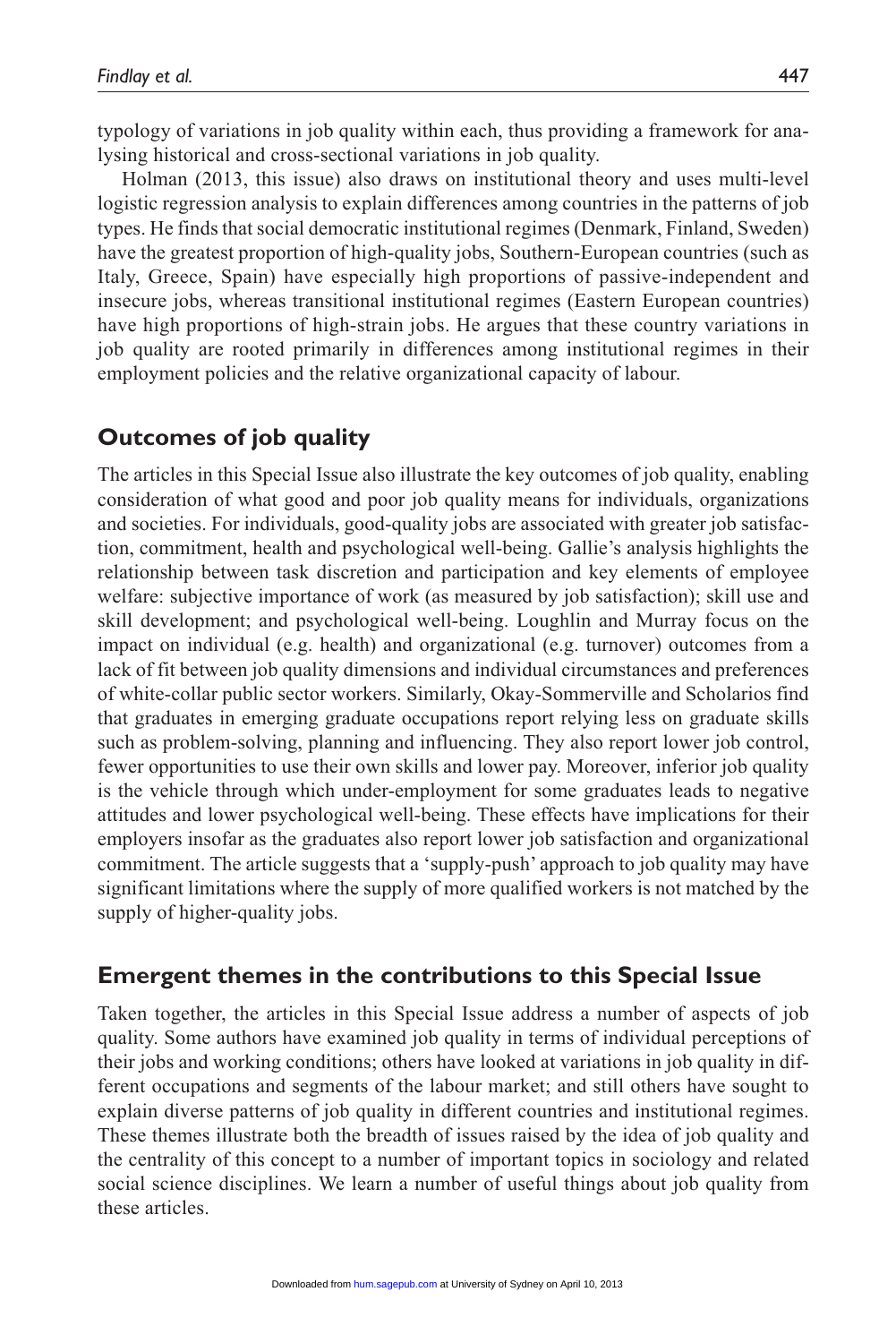First, these articles have demonstrated that job quality is a multidimensional phenomenon. Nevertheless, there is significant consensus around the components of job quality. Whether a job is considered to be good or bad depends on a large number of characteristics of one's work and working conditions, including: how much money and fringe benefits one receives from the job; the degree of job security; the extent to which jobs enable a person to use her skills and to develop further skills; the amount of flexibility allowed in working hours and schedules; and the degree to which workers are able to participate in decisions and to exercise autonomy and control over their work activities.

Second, multiple factors and forces operating at multiple levels influence job quality. It is shaped by: at the micro-level, psychological characteristics such as personality traits and dispositions; meso-structures, such as how work is arranged and ordered within organizational divisions of labour; and macrostructures, such as the institutional regimes, employment policies and capital−labour relations within particular countries. The forces operating at all of these levels of analysis need to be taken into account when explaining differences in job quality.

Third, the complexity of factors involved in producing differences in job quality underscores the fact that the study of job quality is an inherently multi-disciplinary enterprise. Psychologists' insights contribute to our understanding of how individuals' dispositions and values influence their reactions to, and satisfactions with, their jobs. Sociologists have much to say about the ways in which organizations establish and maintain systems of governance and control of work activities. Economists' theories of labour markets and incentive systems are central to explanations of differences in earnings, fringe benefits and other economic aspects of jobs. And political scientists add much to our appreciation of how differences in the institutional regimes among countries help to create variations in patterns of job quality.

Finally, these articles highlight job quality as very much a contextual phenomenon, differing among persons, occupations and labour market segments, societies and historical periods. Thus, one person's idea of what constitutes a good job might be very different from another's, highlighting the importance of 'fit' or 'alignment' between job factors and individuals' life circumstances and preferences. Much of this evaluation process depends on the amount of choice a person has over the kinds of jobs s/he can obtain. People with more education who live in dynamic urban areas are likely to have greater opportunities to choose among alternative jobs and are consequently apt to have higher standards for what constitutes a good job, as compared to people with less education, or those who live in rural areas, and as a result have fewer alternative job opportunities.

Taken as a whole, the articles in this Special Issue provide a useful foundation and springboard for furthering understanding of the theoretically and policy important issue of job quality. If Australian Government Minister, Bill Shorten (2012: 3), is correct in his view that 'what the whole world wants is a good job … now and in the future', then this Special Issue and its articles represent an important contribution to social science in helping to achieve those jobs.

#### **Funding**

This research received no specific grant from any funding agency in the public, commercial or not-for-profit sectors.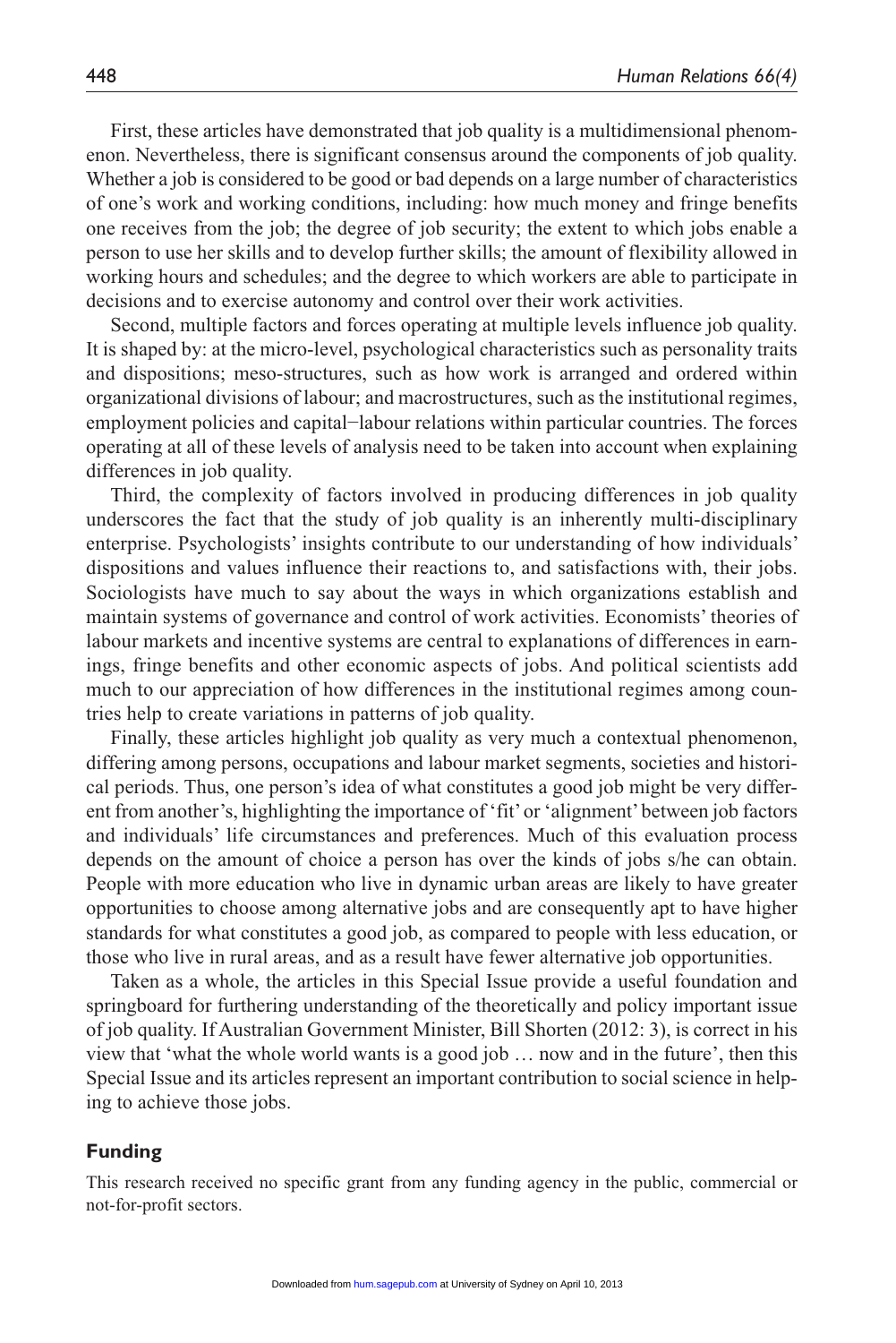#### **Note**

1. See the OECD's LEED project, http://www.oecd.org/cfe/leed/buildingmoreandbetterjobs.htm; the EU's European Employment Strategy, http://ec.europa.eu/social/main; and the ILO's *World of Work Report 2012*, http://www.ilo.org/global/research/global-reports/ world-of-work/WCMS.

#### **References**

- AFL-CIO (2008) Learning, working, investing and succeeding in America. Available at: http:// www.aflcio.org/aboutus/thisishtealfcio/ecouncil/ec08052008i.cfm.
- Appelbaum E, Bernhardt AD and Murnane RJ (eds) (2003) *Low-Wage America: How Employers Are Reshaping Opportunity in the Workplace*. New York: Russell Sage Foundation.
- Australian Workforce and Productivity Agency (AWPA) (2012) *Quality of Work Research Project Tender*. Canberra: AWPA.
- BIS (Department for Business, Innovation & Skills) (2009) *New Industries, New Jobs*. London: BIS.
- Brookings Institute (2007) Better workers for better jobs: Improving worker advancement in the low-wage labor market. *Brookings Institute Policy Brief No*. 2007–15.
- Cabinet Office (2008) Getting on, getting ahead a discussion paper: Analysing the trends and drivers of social mobility. London: HM Government, Cabinet Office.
- CASE/Government Equalities Office (2010) *Report of the National Equality Panel: Executive Summary*. London: HM Government, Cabinet Office.
- Clark A (2005) What makes a good job? Evidence from OECD countries. In: Bazen S, Lucifora C and Salverda W (eds) *Job Quality and Employer Behaviour*. New York: Palgrave Macmillan.
- Clegg C (1983) Psychology of employee lateness, absence and turnover: A methodological critique and an empirical study. *Journal of Applied Psychology* 68: 88–101.
- Cooke GB, Donaghey J and Zeytinoglu IU (2013) The nuanced nature of work quality: Evidence from rural Newfoundland and Ireland. *Human Relations* 66(4): 503–528.
- Davis LE and Taylor JC (eds) (1972) *The Design of Jobs*. Harmondsworth: Penguin.
- Donaldson L (1975) Job enlargement: A multidimensional process. *Human Relations* 28(7): 593–610.
- European Commission (2002) Employment in Europe 2002. In: *Synergies between Quality and Quantity in European Labour Markets*. Brussels: DG Employment and Social Affairs.
- Fields GS (2003) Decent work and development policies. *International Labour Review* 142(2): 239–262.
- Freeman R (1978) Job satisfaction as an economic variable. *American Economic Review* 68: 135–141.
- Gallie D (ed.) (2007) *Employment Regimes and the Quality of Work*. Oxford: Oxford University Press.
- Gallie D (2013) Direct participation and the quality of work. *Human Relations* 66(4): 453–474.
- Gautié J and Schmitt J (2010) (eds) *Low Wage Work in the Wealthy World*. New York: Russell Sage Foundation.
- Ghai D (2003) Decent work: Concepts, models and indicators. *International Labour Review* 142(2): 113–145.
- Grimshaw D, Lloyd C and Warhurst C (2008) Low wage work in the UK: Employment practices, institutional effects and policy responses. In: Lloyd C, Mason G and Mayhew K (eds) *Low-Wage Work in the United Kingdom*. New York: Russell Sage Foundation.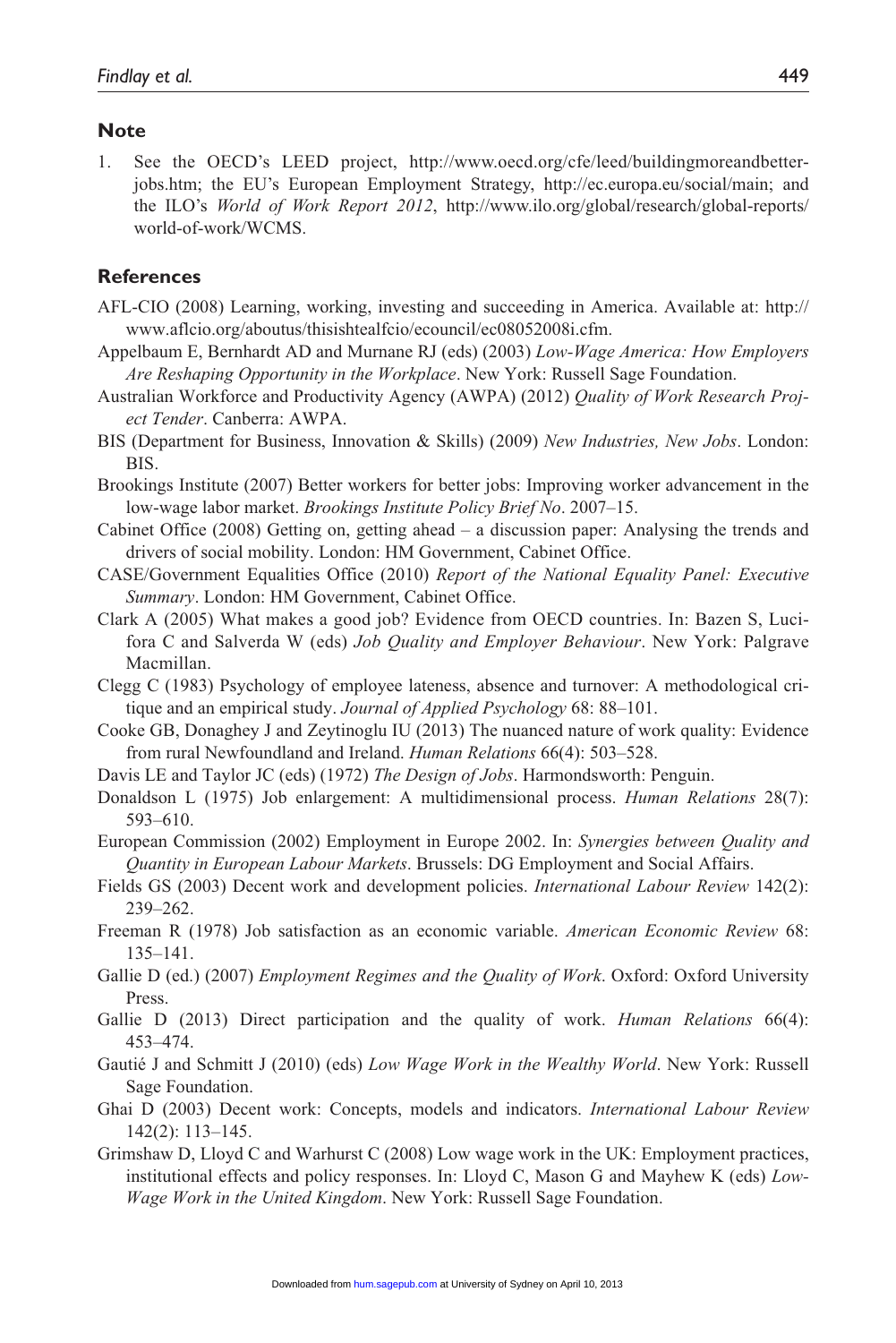- HM Treasury Department for Work and Pensions, Department for Children, Schools and Families (2008) *Ending Child Poverty: Everybody's Business*. Available at: http://www.hm-treasury. gov.uk/media/3/F/bud08\_childpoverty\_1310.pdf.
- Holman D (2010) Job quality: A perspective from organisational psychology. *Paper to the ESRC Seminar Series Making Bad Jobs Better, University of Strathclyde, Glasgow*. Available at: http://www.makingbadjobsbetter.org.uk.
- Holman D (2013) Job types and job quality in Europe. *Human Relations* 66(4): 475–502.
- International Labour Review (2003) 'Introduction', Special Issue: Measuring decent work. *International Labour Review* 142(2): 109–112.
- Kalleberg AL (2011) *Good Jobs, Bad Jobs: The Rise of Polarized and Precarious Employment Systems in the United States, 1970s to 2000s*. New York: Russell Sage Foundation.
- Kalleberg AL, Reskin BF and Hudson K (2000) Bad jobs in America: Standard and nonstandard employment relations and job quality in the United States. *American Sociological Review* 65: 256–278.
- Kelly J (1992) Does job re-design theory explain job re-design outcomes? *Human Relations* 45: 753–774.
- Leschke J and Watt A (2008) *Job Quality in Europe*. ETUI-REHS Research Department Working Paper 2008.07.
- Loughlin C and Murray R (2013) Employment status congruence; an integral part of job quality? *Human Relations* 66(4): 529–554.
- Mason G and Salverda W (2010) Low pay, working conditions, and living standards. In: Gautié J and Schmitt J (eds) *Low-Wage Work in the Wealthy World*. New York: Russell Sage Foundation.
- Masterman-Smith H and Pocock B (2008) *Living Low Paid*. Crows Nest: Allen & Unwin.
- Muñoz de Bustillo R, Fernández-Macías E, Antón JI and Esteve F (2011) *Measuring More than Money*. Cheltenham: Edward Elgar.
- Okay-Somerville B and Scholarios S (2013) Shades of grey: Understanding job quality in emerging graduate occupations. *Human Relations* 66(4): 555–586.
- Oldham GR and Miller HE (1979) The effect of significant other's job complexity on employee reactions to work. *Human Relations* 32: 247–260.
- Osterman P and Shulman B (2011) *Good Jobs America: Making Work Better for Everyone*. New York: Russell Sage Foundation.
- Parks J (2009) Today is world day for decent work. 7 October. Available at: http://blog.aflcio. org/2009/10/07/today-is-world-day-for-decent-work.
- Patterson M, West M, Lawthorn R and Nickell S (1997) Impact of people management strategies on business performance. *Issues in People Management, No. 22*. London: Institute of Personnel and Development.
- Sen Gupta S, Edwards PK and Tsai C (2009) The good, the bad, and the ordinary: Work identities in 'good' and 'bad' jobs in the United Kingdom. *Work and Occupations* 36(1): 26–55.
- Shorten B (2012) The future of work is having a good job. Speech to the Sydney Institute, Sydney.
- Siebern-Thomas F (2005) Job quality in European labour markets. In: Brazen S, Lucifora C and Salverda W (eds) *Job Quality and Employer Behaviour*. New York: Palgrave Macmillan.
- Terkel S (1972) *Working*. New York: Avon.
- Toner P (2011) *Workforce Skills and Innovation: An Overview of Major Themes in the Literature*. Paris: OECD.
- Vidal M (2013) Job quality and institutional dynamics of competition in post-Fordist capitalism. *Human Relations* 66(4): 587–612.
- Warhurst C and Knox A (2013) Why the renewed interest in job quality? In: Knox A and Warhurst C (eds) *Job Quality: Perspectives, Problems and Proposals*. Annandale, NSW: Federation Press.